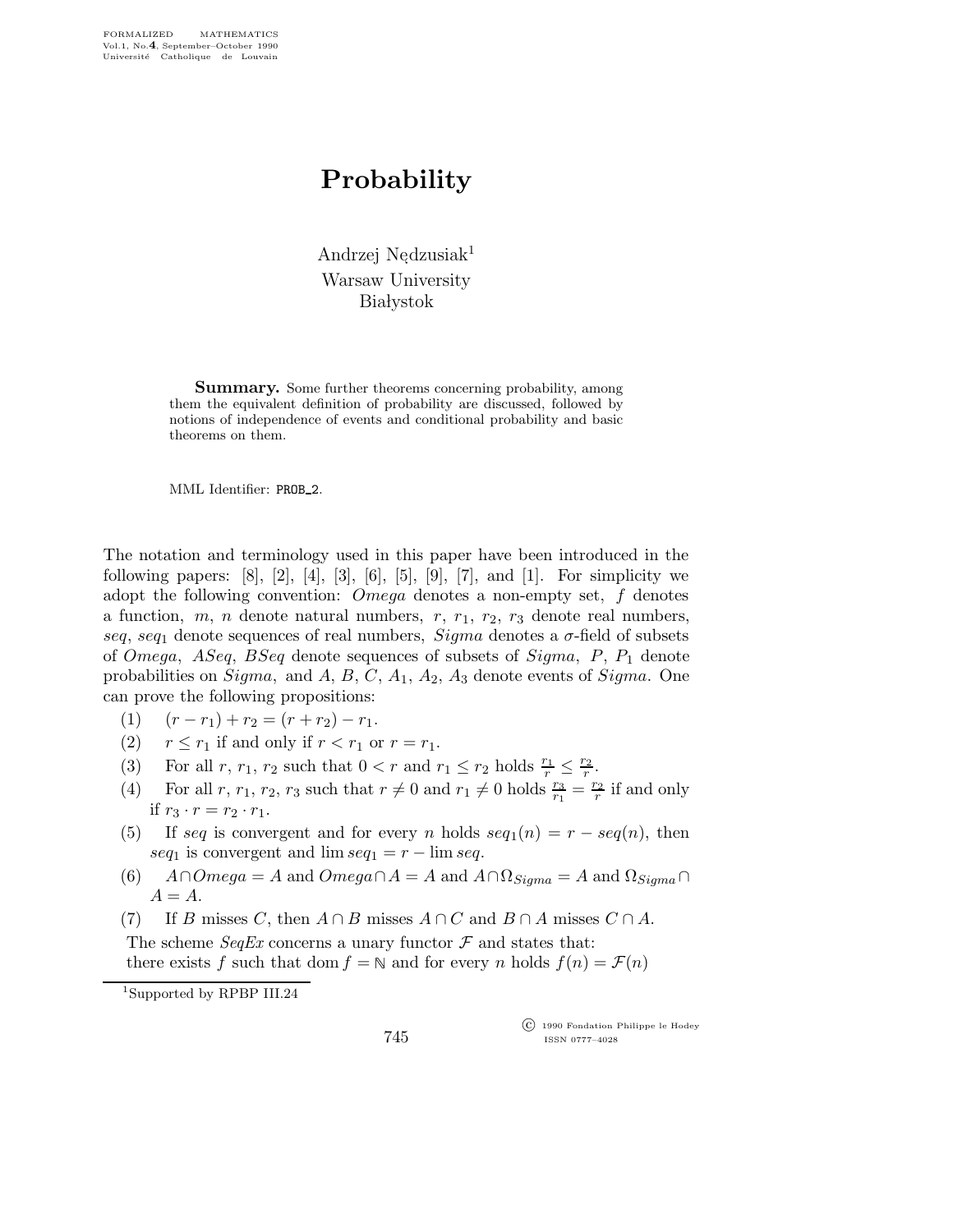for all values of the parameter.

Let us consider *Omega*, *Sigma*, *ASeq*, *n*. Then  $ASeq(n)$  is an event of Sigma.

Let us consider  $Omega$ ,  $Sigma$ ,  $Sigma$ ,  $ASeq$ . The functor  $\bigcap ASeq$  yielding an event of Sigma is defined by:

 $\bigcap \text{ASeq} = \text{Intersection } \text{ASeq}.$ 

One can prove the following propositions:

- $(8)$  $\bigcap \text{ASeq} = \text{Intersection} \text{ASeq}.$
- (9) For every B, ASeq there exists  $BSeq$  such that for every n holds  $BSeq(n) = ASeq(n) \cap B$ .
- $(10)$  For all B, ASeq, BSeq such that ASeq is nonincreasing and for every n holds  $BSeq(n) = ASeq(n) \cap B$  holds  $BSeq$  is nonincreasing.
- (11) For every function f from  $Sigma$  into  $\mathbb R$  and for all  $ASeq$ , n holds  $(f \cdot ASeq)(n) = f(ASeq(n)).$
- (12) For all  $ASeq$ ,  $BSeq$ , B such that for every n holds  $BSeq(n) = ASeq(n) \cap$ B holds (Intersection  $ASeq \cap B$  = Intersection  $BSeq$ .
- (13) For all P,  $P_1$  such that for every A holds  $P(A) = P_1(A)$  holds  $P = P_1$ .
- $(14)$  For every *Omega* and for every sequence *ASeq* of subsets of *Omega* holds  $ASeq$  is nonincreasing if and only if for every n holds  $ASeq(n+1) \subseteq$  $ASeq(n).$
- (15) For every sequence  $ASeq$  of subsets of  $Omega$  holds  $ASeq$  is nondecreasing if and only if for every n holds  $ASeq(n) \subseteq ASeq(n + 1)$ .
- (16) For all sequences  $ASeq$ ,  $BSeq$  of subsets of  $Omega$  such that for every n holds  $ASeq(n) = BSeq(n)$  holds  $ASeq = BSeq$ .
- (17) For every sequence  $ASeq$  of subsets of  $Omega$  holds  $ASeq$  is nonincreasing if and only if Complement ASeq is nondecreasing.

Let us consider *Omega, Sigma, ASeq.* The functor  $ASea^c$  yields a sequence of subsets of Sigma and is defined by:

 $ASeq^{\mathbf{c}} = \text{Complement } ASeq.$ 

The following proposition is true

(18)  $ASeq^{\mathbf{c}} = \text{Complement } ASeq.$ 

Let us consider *Omega*, *Sigma*, *ASeq*. We say that *ASeq* is pairwise disjoint if and only if:

for all m, n such that  $m \neq n$  holds  $ASeq(m)$  misses  $ASeq(n)$ .

We now state a number of propositions:

- (19) ASeq is pairwise disjoint if and only if for all m, n such that  $m \neq n$ holds  $ASeq(m)$  misses  $ASeq(n)$ .
- (20) Let P be a function from  $Sigma$  into R. Then P is a probability on Sigma if and only if the following conditions are satisfied:
	- (i) for every A holds  $0 \leq P(A)$ ,
	- (ii)  $P(Omega) = 1$ ,
	- (iii) for all A, B such that A misses B holds  $P(A \cup B) = P(A) + P(B)$ ,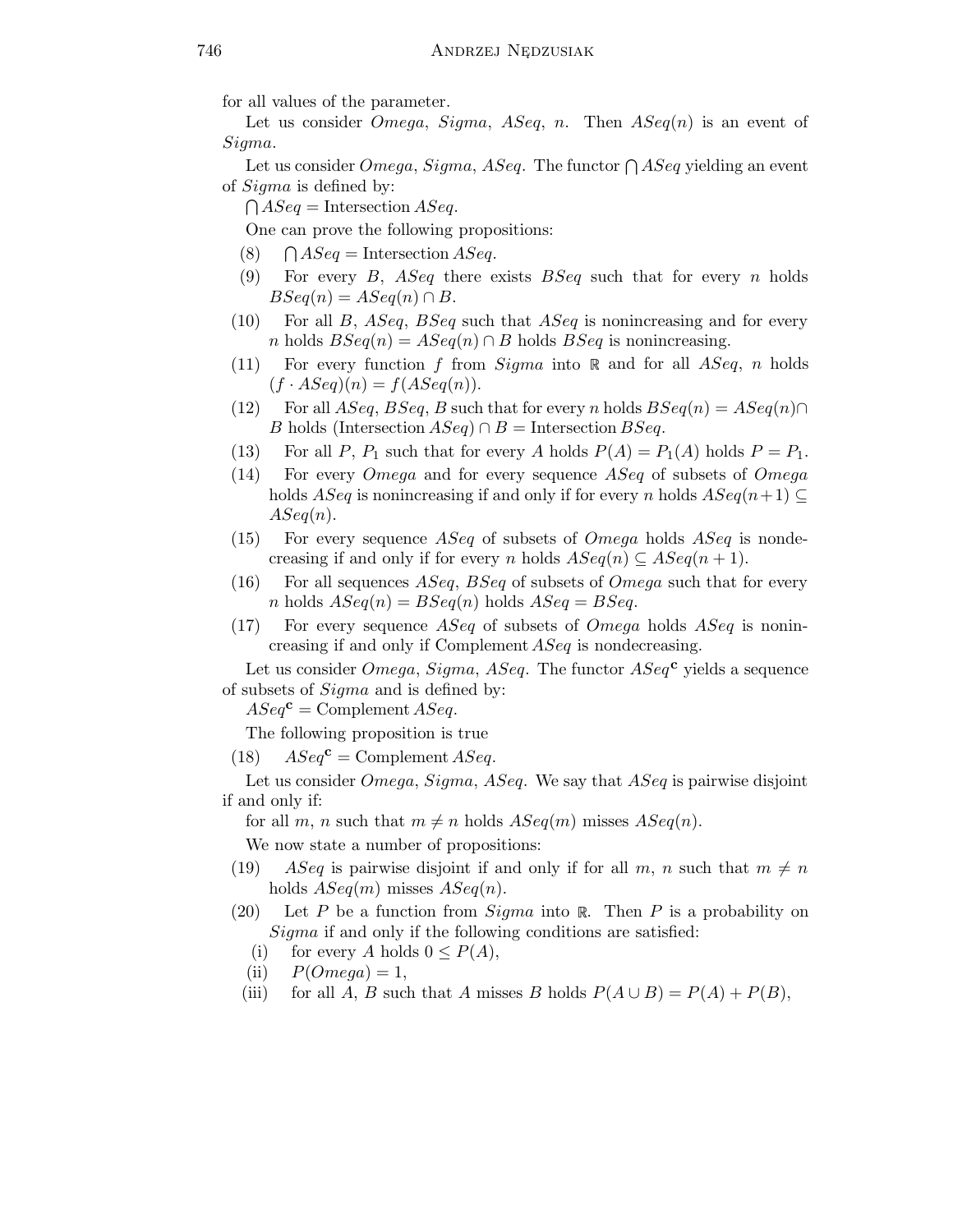- (iv) for every ASeq such that ASeq is nondecreasing holds  $P \cdot ASeq$  is convergent and  $\lim (P \cdot ASeq) = P(\text{Union } ASeq).$
- (21)  $P((A \cup B) \cup C) = (((P(A) + P(B)) + P(C)) ((P(A \cap B) + P(B \cap$  $(C)$ ) +  $P(A \cap C)$ )) +  $P((A \cap B) \cap C)$ .
- (22)  $P(A \setminus A \cap B) = P(A) P(A \cap B).$
- (23) For all P, A, B holds  $P(A \cap B) \leq P(B)$  and  $P(A \cap B) \leq P(A)$ .
- (24) For all P, A, B, C such that  $C = B^c$  holds  $P(A) = P(A \cap B) + P(A \cap C)$ .
- (25) For all P, A, B holds  $(P(A) + P(B)) 1 \leq P(A \cap B)$ .
- (26) For all P, A holds  $P(A) = 1 P(\Omega_{Sigma} \setminus A)$ .
- (27) For all P, A holds  $P(A) < 1$  if and only if  $0 < P(\Omega_{Sigma} \setminus A)$ .
- (28) For all P, A holds  $P(\Omega_{Sigma} \setminus A) < 1$  if and only if  $0 < P(A)$ .
- We now define two new predicates. Let us consider Omega, Sigma, P, A, B. We say that A and B are independent w.r.t P if and only if:  $P(A \cap B) = P(A) \cdot P(B).$
- Let us consider C. We say that A, B and C are independent w.r.t P if and only if:
- (i)  $P((A \cap B) \cap C) = (P(A) \cdot P(B)) \cdot P(C),$
- (ii)  $P(A \cap B) = P(A) \cdot P(B)$ ,
- (iii)  $P(A \cap C) = P(A) \cdot P(C)$ ,
- (iv)  $P(B \cap C) = P(B) \cdot P(C)$ .

We now state a number of propositions:

- (29) A and B are independent w.r.t P if and only if  $P(A \cap B) = P(A) \cdot P(B)$ .
- (30) A, B and C are independent w.r.t P if and only if the following conditions are satisfied:
	- (i)  $P((A \cap B) \cap C) = (P(A) \cdot P(B)) \cdot P(C),$
	- (ii)  $P(A \cap B) = P(A) \cdot P(B)$ ,
	- (iii)  $P(A \cap C) = P(A) \cdot P(C)$ ,
	- (iv)  $P(B \cap C) = P(B) \cdot P(C)$ .
- (31) For all  $A, B, P$  holds  $A$  and  $B$  are independent w.r.t  $P$  if and only if B and A are independent w.r.t P.
- (32) For all A, B, C, P holds A, B and C are independent w.r.t P if and only if  $P((A \cap B) \cap C) = (P(A) \cdot P(B)) \cdot P(C)$  and A and B are independent w.r.t P and B and C are independent w.r.t P and A and C are independent w.r.t  $P$ .
- (33) For all  $A, B, C, P$  such that  $A, B$  and  $C$  are independent w.r.t  $P$  holds B, A and C are independent w.r.t P.
- (34) For all A, B, C, P such that A, B and C are independent w.r.t P holds A, C and B are independent w.r.t P.
- (35) A and  $\oint_{Sigma}$  are independent w.r.t P.
- (36) A and  $\Omega_{Sigma}$  are independent w.r.t P.
- (37) For all A, B, P such that A and B are independent w.r.t P holds A and  $\Omega_{Sigma} \setminus B$  are independent w.r.t P.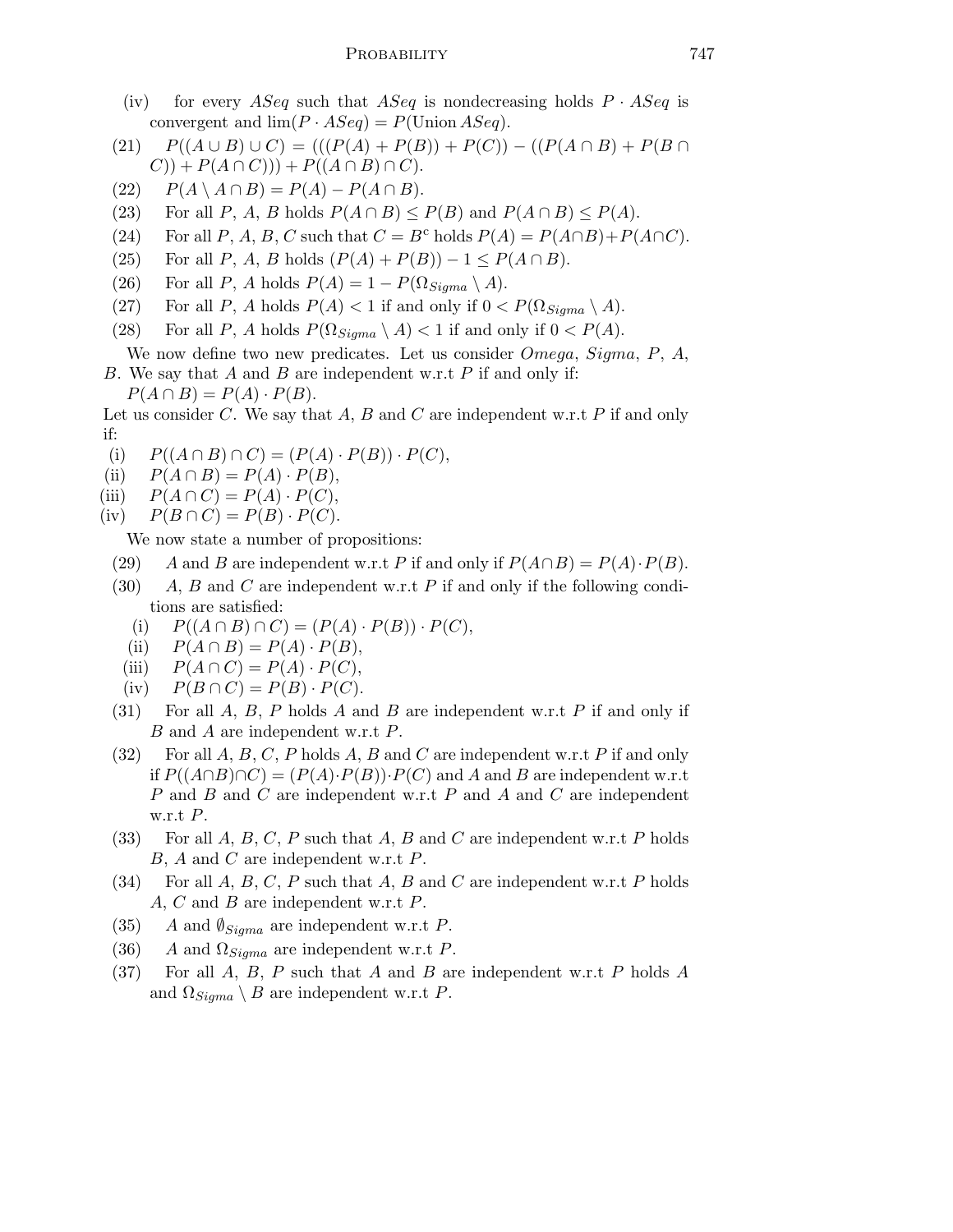- (38) For all  $A, B, P$  such that  $A$  and  $B$  are independent w.r.t  $P$  holds  $\Omega_{Sigma} \setminus A$  and  $\Omega_{Sigma} \setminus B$  are independent w.r.t P.
- (39) For all A, B, C, P such that A and B are independent w.r.t P and A and C are independent w.r.t P and B misses C holds A and  $B \cup C$  are independent w.r.t P.
- (40) For all P, A, B such that A and B are independent w.r.t P and  $P(A)$ 1 and  $P(B)$  < 1 holds  $P(A \cup B)$  < 1.

Let us consider *Omega*, *Sigma*, *P*, *B*. Let us assume that  $0 < P(B)$ . The functor  $P(P/B)$  yielding a probability on  $Sigma$  is defined by:

for every A holds  $(P(P/B))(A) = \frac{P(A \cap B)}{P(B)}$ .

Next we state a number of propositions:

- (41) For all P, B such that  $0 < P(B)$  for every A holds  $P(P/B)(A) =$  $P(A \cap B)$  $P(B)$ .
- (42) For all P, B, A such that  $0 < P(B)$  holds  $P(A \cap B) = P(P/B)(A) \cdot P(B)$ .
- (43) For all P, A, B, C such that  $0 < P(A \cap B)$  holds  $P((A \cap B) \cap C)$  $(P(A) \cdot P(P/A)(B)) \cdot P(P/(A \cap B))(C).$
- (44) For all P, A, B, C such that  $C = B^c$  and  $0 < P(B)$  and  $0 < P(C)$ holds  $P(A) = P(P/B)(A) \cdot P(B) + P(P/C)(A) \cdot P(C)$ .
- (45) Given P, A, A<sub>1</sub>, A<sub>2</sub>, A<sub>3</sub>. Suppose A<sub>1</sub> misses A<sub>2</sub> and  $A_3 = (A_1 \cup A_2)^c$  and  $0 < P(A_1)$  and  $0 < P(A_2)$  and  $0 < P(A_3)$ . Then  $P(A) = (P(P/A_1)(A) \cdot P(A_2))$  $P(A_1) + P(P/A_2)(A) \cdot P(A_2) + P(P/A_3)(A) \cdot P(A_3).$
- (46) For all P, A, B such that  $0 < P(B)$  holds  $P(P/B)(A) = P(A)$  if and only if  $A$  and  $B$  are independent w.r.t  $P$ .
- (47) For all P, A, B such that  $0 < P(B)$  and  $P(B) < 1$  and  $P(P/B)(A) =$  $P(P/(\Omega_{Sigma})$  A))(A) holds A and B are independent w.r.t P.
- (48) For all P, A, B such that  $0 < P(B)$  holds  $\frac{(P(A) + P(B)) 1}{P(B)} \le P(P/B)(A)$ .
- (49) For all A, B, P such that  $0 < P(A)$  and  $0 < P(B)$  holds  $P(P/B)(A) =$  $P(P/A)(B) \cdot P(A)$  $P(B)$ .
- (50) Given B,  $A_1$ ,  $A_2$ , P. Suppose  $0 < P(B)$  and  $A_2 = A_1^c$  and  $0 < P(A_1)$ and  $0 < P(A_2)$ . Then
	- (i)  $P(P/B)(A_1) = \frac{P(P/A_1)(B) \cdot P(A_1)}{P(P/A_1)(B) \cdot P(A_1) + P(P/A_2)(B) \cdot P(A_2)},$
- (ii)  $P(P/B)(A_2) = \frac{P(P/A_2)(B) \cdot P(A_2)}{P(P/A_1)(B) \cdot P(A_1) + P(P/A_2)(B) \cdot P(A_2)}$ .
- (51) Given B,  $A_1$ ,  $A_2$ ,  $A_3$ , P. Suppose  $0 < P(B)$  and  $0 < P(A_1)$  and  $0 < P(A_2)$  and  $0 < P(A_3)$  and  $A_1$  misses  $A_2$  and  $A_3 = (A_1 \cup A_2)^c$ . Then
	- (i)  $P(P/B)(A_1) = \frac{P(P/A_1)(B) \cdot P(A_1)}{(P(P/A_1)(B) \cdot P(A_1) + P(P/A_2)(B) \cdot P(A_2)) + P(P/A_3)(B) \cdot P(A_3)},$
	- (ii)  $P(P/B)(A_2) = \frac{P(P/A_2)(B) \cdot P(A_2)}{(P(P/A_1)(B) \cdot P(A_1) + P(P/A_2)(B) \cdot P(A_2)) + P(P/A_3)(B) \cdot P(A_3)},$
	- (iii)  $P(P/B)(A_3) = \frac{P(P/A_3)(B) \cdot P(A_3)}{(P(P/A_1)(B) \cdot P(A_1) + P(P/A_2)(B) \cdot P(A_2)) + P(P/A_3)(B) \cdot P(A_3)}$
- (52) For all A, B, P such that  $0 < P(B)$  holds  $1 \frac{P(\Omega_{Sigma\Delta})}{P(B)} \leq P(P/B)(A)$ .